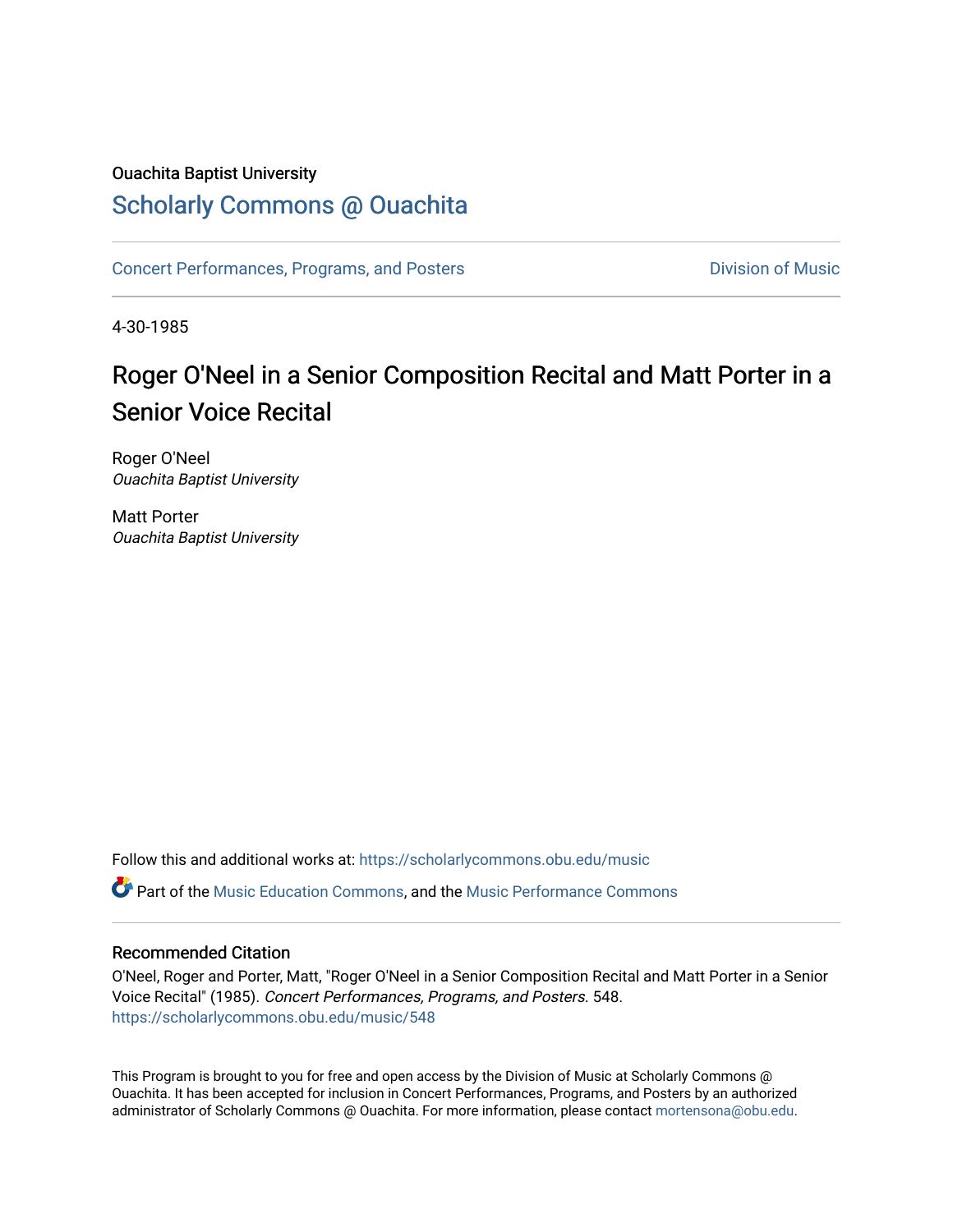# Ouachita Baptist University School of Music

Presents

## Roger O'Neel

in

## Senior Composition Recital

· and

# Matt Porter, Baritone Sherry Hendrickson, Pianist

in

### Senior Voice Recital

April 30, 1985

 $7:00$  p.m.

Mabee Fine Arts Center Hall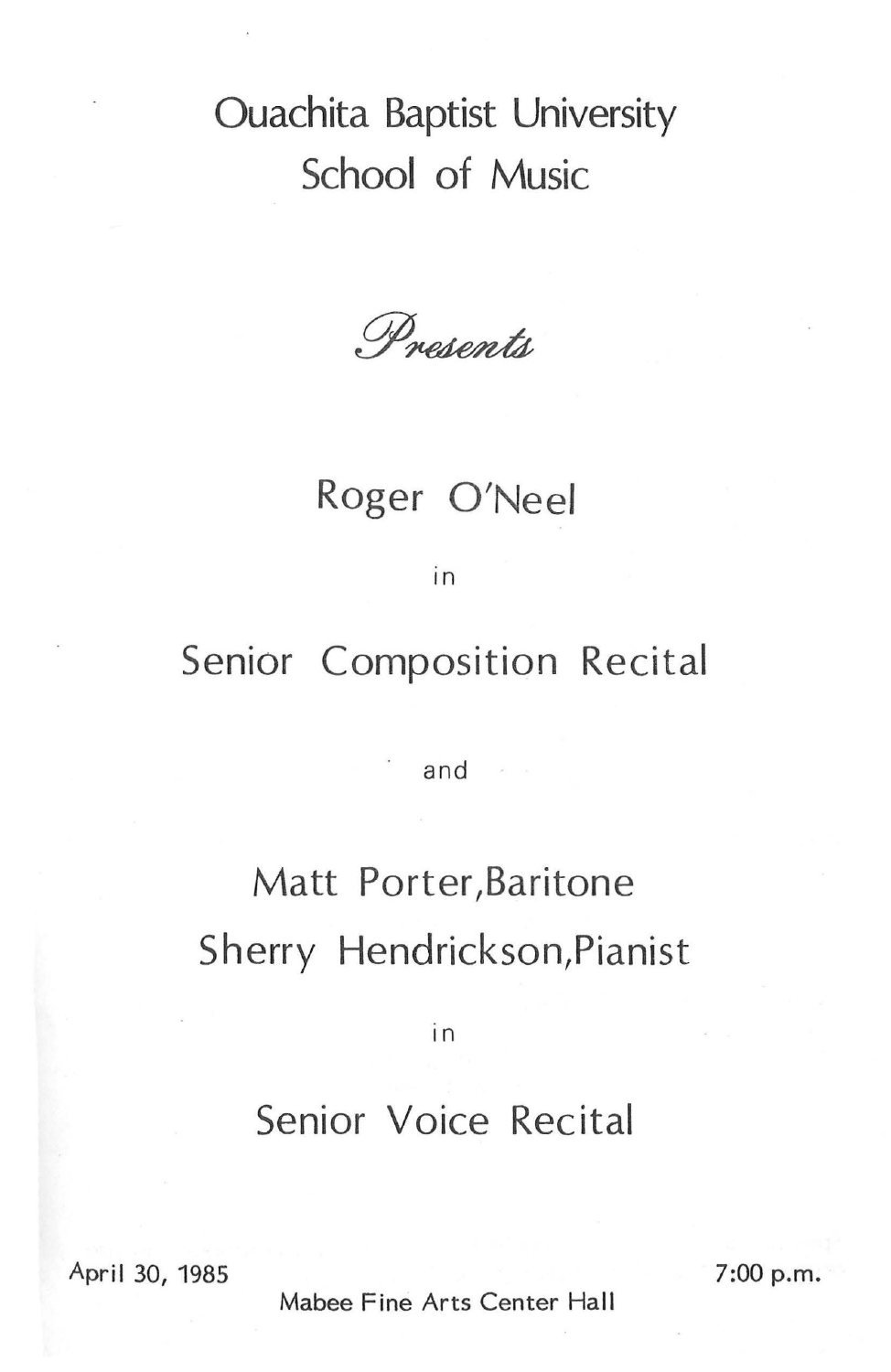Mr. O'Neel

Three Love Songs

Roger O'Neel

I. Kiss Me Softly

II. O Mistress Mine

Ill. Music, When Soft Voices Die

#### OBU Chamber Singers

Four Piano Pieces

Roger O'Neel

Ec.  $3:1,4$  - To every thing there is a season, and a time to every purpose under the heaven.

- I. A Time to Weep
- II. A Time to Laugh
- Ill. A Time to Mourn

IV. A Time to Dance

Susan White, Piano

Night Solitude

Roger O'Neel

Bryant Moxley, French Horn Shannon Newborn, Piano

Great and Wonderful - Rev. 15:3-4

Roger O'Neel

The Singing Men OBU Brass Ensemble

Special thanks and recognition to the performers, whose preparation made this evening possible.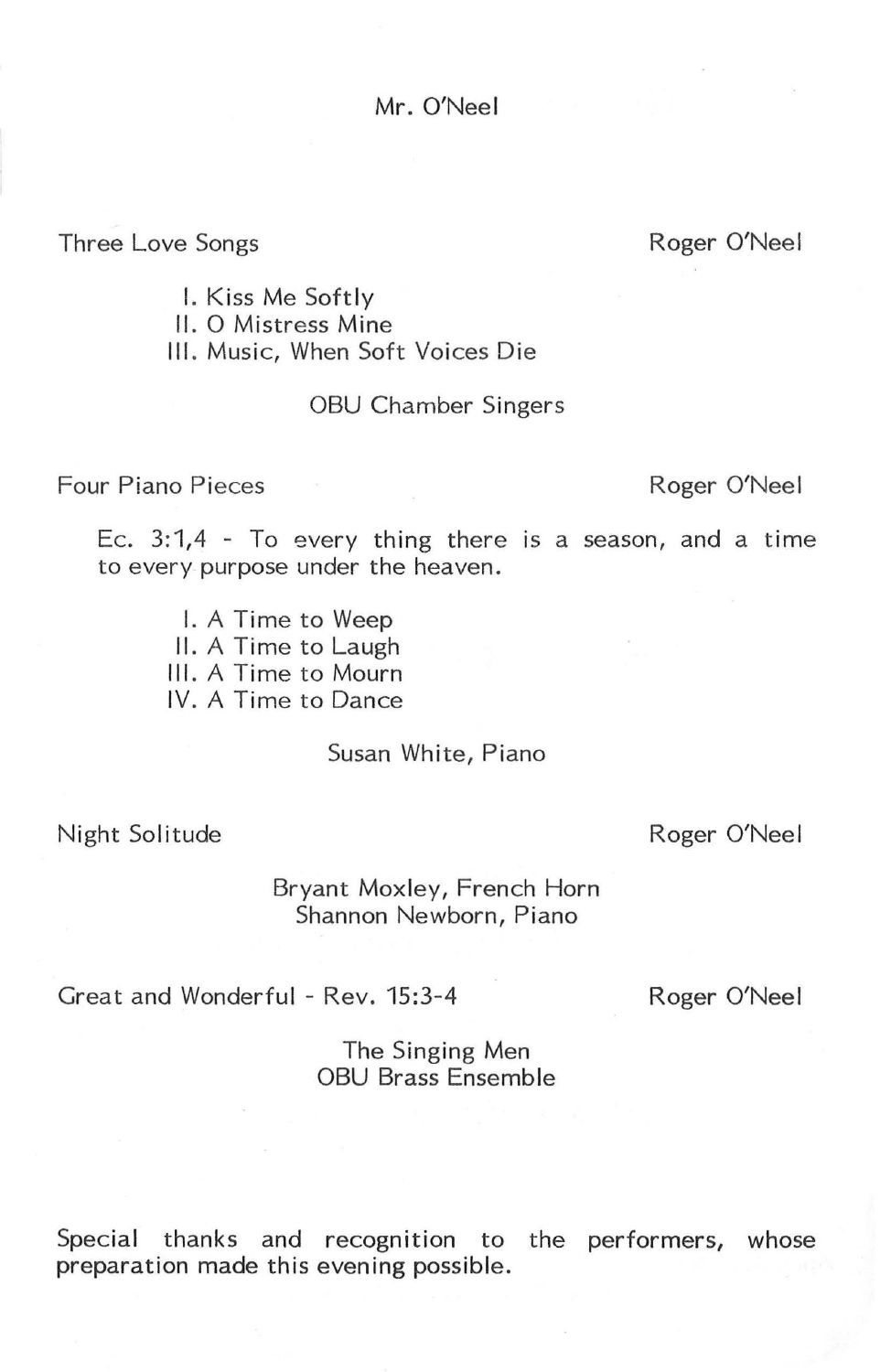Mr. Porter

I

Deh piu a me non v'ascondete

Et in Spiritum Sanctum (From Mass in B Minor)

Giovanni Maria Bononcini ( 1640-1703) Johann Sebastian Bach (1685-1750)

Am Feierabend

Les Berceaux

Avant de quitter ces lieux (Faust)

Psalm Twenty-three

May-Day Carol

Franz Schubert ( 1797 -1828) Gabriel Faure (1845-1924) Charles Gounod ( 1818 - 1893)

Ill

II

Paul Creston (1906- ) English Folksong <Transcribed and Harmonized by Deems Taylor)